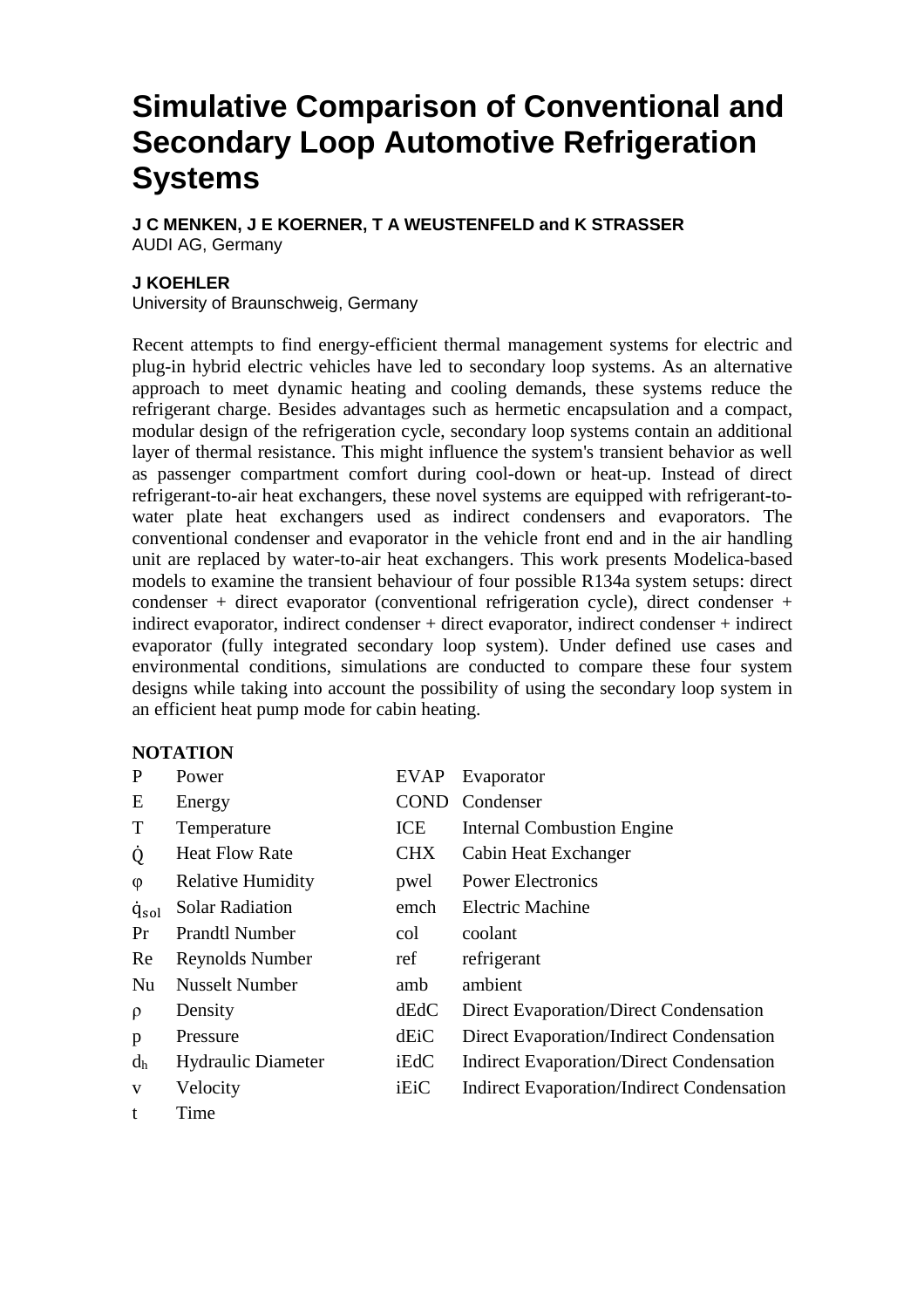### **INTRODUCTION**

For over a century vehicles have been powered by an internal combustion engine (ICE). Growing public awareness of resource shortages and climate change have driven efficiency increases and the development of new propulsion concepts. Customer demands for increasingly efficient vehicles and a comfortable passenger compartment environment create new challenges in heat and energy distribution within the vehicle. Additionally, the move towards greater electrification of the vehicle through hybrid electric vehicles (HEV), plug-in hybrid vehicles (PHEV) and battery electric vehicles (BEV) leads to new thermal management requirements for new components such as energy storage, electric machines and power electronics. These components experience significant transient thermal loading; therefore, much has been invested in order to ensure appropriate and efficient operating conditions [1]. As the number of components requiring active thermal management increases, so do weight, size, cost and system complexity. One method for meeting these thermal management demands while reducing the cost of electric drive systems is through an integrated thermal management system. In this system, the various components (e.g. power elctronic, electric motor, energy storage etc.) are connected via secondary coolant loops to a compact refrigeration cycle as well as to coolant-to-air heat exchangers in the vehicle front end and passenger compartment.

Various applications of secondary loop refrigeration systems can be found in the literature. Wang et al. [2] offer a vaste review on secondary loop refrigeration systems including performance and risk assessment of flammable refrigerants. Applications in the fields of commercial refrigeration, residential air conditioning/heat pumping and mobile air conditioning are presented. The focus in the following will be on vehicle thermal management systems. During the past few years, research in vehicle thermal management via secondary loops has significantly increased. Ghodbane et al. [3] describe a secondary loop system with the HFC refrigerant R152a and demonstrate equal to less cooling performance at a comparable energy consumption compared to the baseline R134a-system. Kowsky et al. [4] present a Central Thermal Management Unit called HPAC (Heat Pump Air Conditioning) for the use in electric and hybrid cars using the battery waste heat as the energy source during the heat pump mode. Downsizing the compact refrigerant cycle to approximately 450mm x 275mm x 225mm reduces the amount of refrigerant and offers packaging flexibility. It is stated that a reduction of refrigerant emissions by at least 50% and an improved electric drive range can be reached. In this presented design, the charge of the tested refrigerant R134a can be reduced by 24% compared to conventional mobile air conditioning systems. The occurring effects in such systems can even be increased by the addition of phase change materials in the secondary loops [5] or using an ice storage [6]. This can be beneficial in order to meet CO2 emission standards for passenger cars.

This work focuses on the comparison of conventional and secondary loop coolant systems using a simple automotive refrigerant loop containing a compressor, a condenser (refrigerant to air or refrigerant to coolant), an expansion valve, an evaporator (refrigerant to air or refrigerant to coolant) and a refrigerant reservoir (accumulator).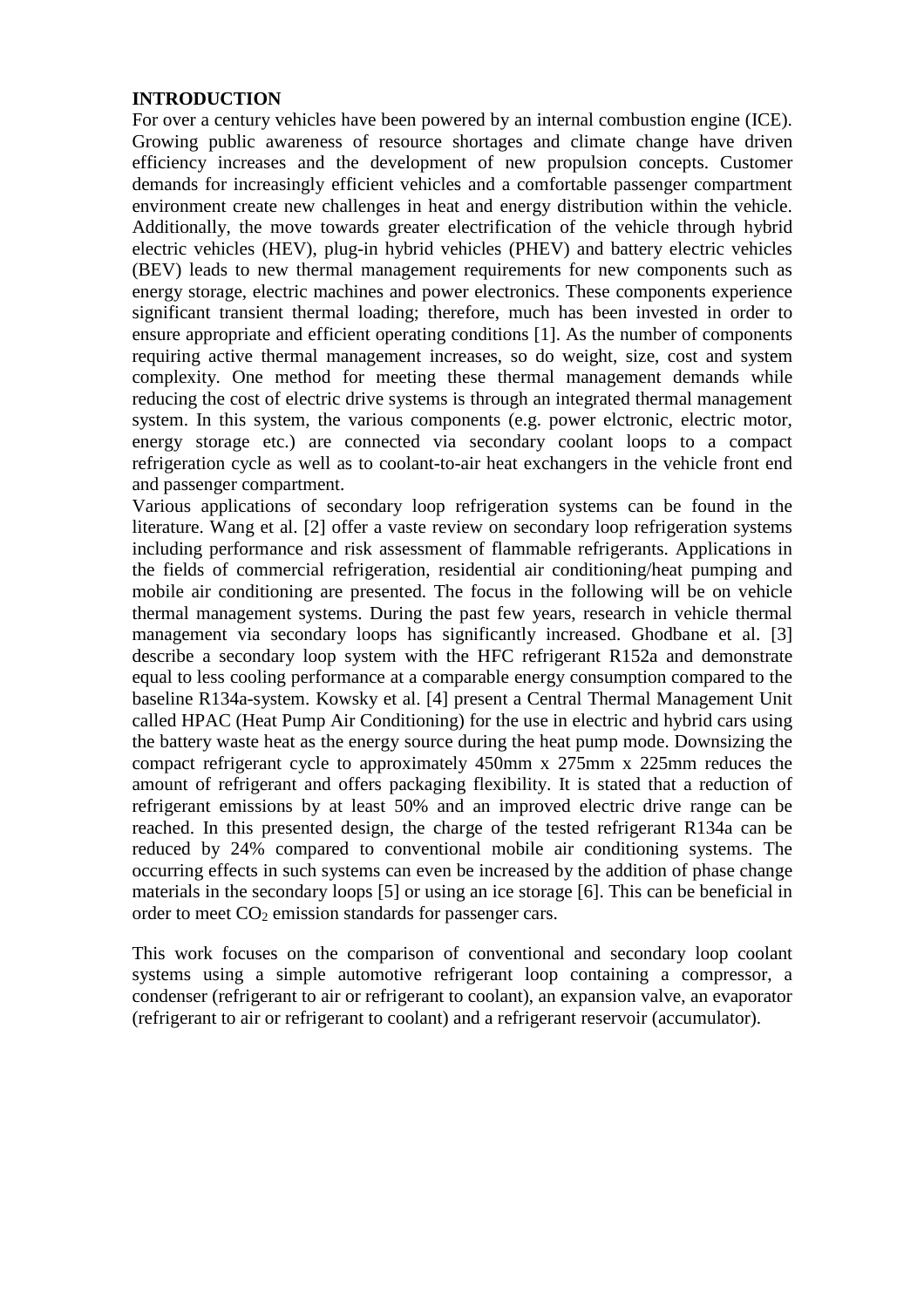#### **METHODS**

### **Boundary Conditions and Operation Modes**

As the requirements of the vehicle thermal management system change over the year depending on the driving cycles and environmental conditions, system evaluation is not a trivial task. In order to use representative data describing operating conditions of the evaluated system, the boundary conditions have to be specified. One system configuration in this work uses the waste heat of electric drivetrain components (battery, electric machine, power electronics) in an integrated secondary loop system. Because of the transient thermal behaviour of the electric drivetrain components and the velocity dependency of the air mass flow rate through the vehicle front end, real world driving cycles must be considered. Additionally, the environmental conditions influence the vehicle's transient behaviour. Therefore, the ambient temperature  $T_{air,amb}$ , relative humidity  $\varphi_{\text{air,amb}}$  and solar radiation  $\dot{q}_{\text{sol}}$  need to be specified.

To describe driving behaviour, the three Artemis driving cycles (urban, road and motorway limited to  $v=130$ km/h) are used. Figure 1 shows the velocity profiles over time [7] as well as the calculated drivetrain losses [8]. Taking into account the occurring distribution of urban, sub-urban and motorway profiles, the assumed weighting factors of the three Artemis cycles are shown in Table 1. These factors are based on the general distribution of traveled distances in Germany (0.33 urban, 0.36 road and 0.31 motorway) according to Rumbolz et al. [9] combined with the respective durations of the three given Artemis driving cycles.



**Figure 1 -** Velocity profiles of evaluated driving cycles Artemis urban, road and motorway [7]. Drivetrain heat losses of electrical machine and power electronics [8].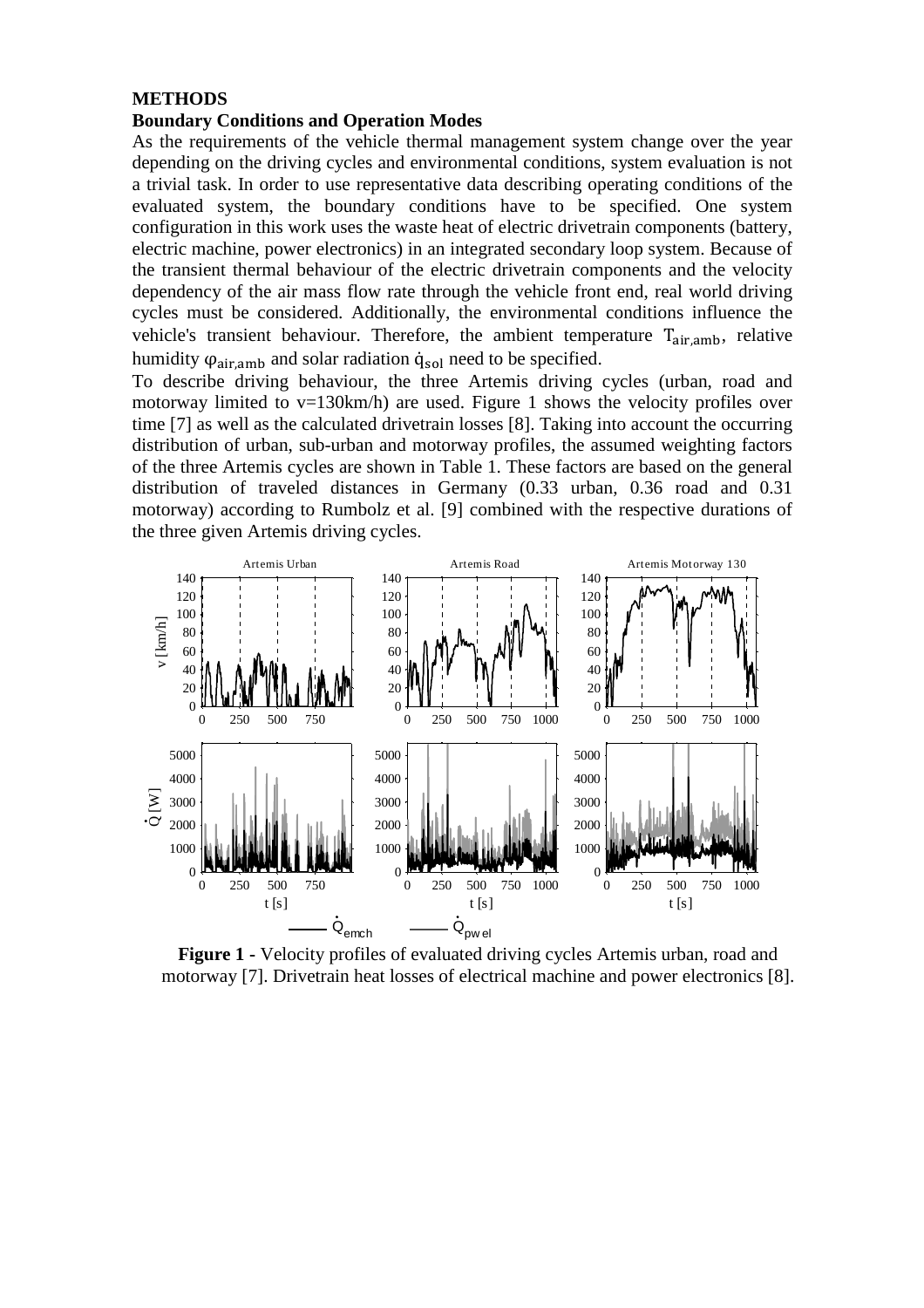**Table 1 –** Weighting factors for driving cycles Artemis urban, road and motorway [9]**.** 

| Driving cycle        | <b>Weighting factor</b> |
|----------------------|-------------------------|
| Artemis Urban        | 0.68                    |
| Artemis Road         | 0.21                    |
| Artemis Motorway 130 | 0.11                    |

Regarding the ambient conditions, Table 2 displays the values for  $T_{air,amb}$ ,  $\varphi_{air,amb}$  and  $\dot{q}_{sol}$  including weighting factors [8] used in this work.

**Table 2** – Ambient conditions based on European weather data for system evaluation used in this work [8].

| Use case           | Weighting<br>factor | $\mathsf{T}_{\text{air,amb}}$ [°C] | $\varphi_{\text{air,amb}}$ [%] | $\dot{q}_{sol}$ [W/m <sup>2</sup> ] |
|--------------------|---------------------|------------------------------------|--------------------------------|-------------------------------------|
| Heat-up (winter)   | 0.44                |                                    | 75                             | 170                                 |
| Re-heat (autumn)   | 0.45                | 15                                 | 64                             | 318                                 |
| Pull-down (summer) | 0.12                | 30                                 | 42                             | 538                                 |

For the evaluation of the system configurations, a battery powered electric vehicle is assumed. Because of the lack of an internal combustion engine, the missing heat load during winter and reheat operation mode is either provided by an electrical heater within the supply flow of a coolant-to-air cabin heat exchanger or by a primary refrigerant cycle operated in a heat pump mode. In the following, the operation modes for cabin heat-up, re-heat and cool-down are listed and described in detail. The re-heat operation mode is distinguished by dehumidification of the instream air and subsequent re-heating before entering the passenger compartment.



Figure 2 - Air side cooling or heating load at water-to-air or refrigerant-to-air heat exchanger within the air handling unit and respective cabin reference temperatures for heat-up, re-heat and pull-down based on [8].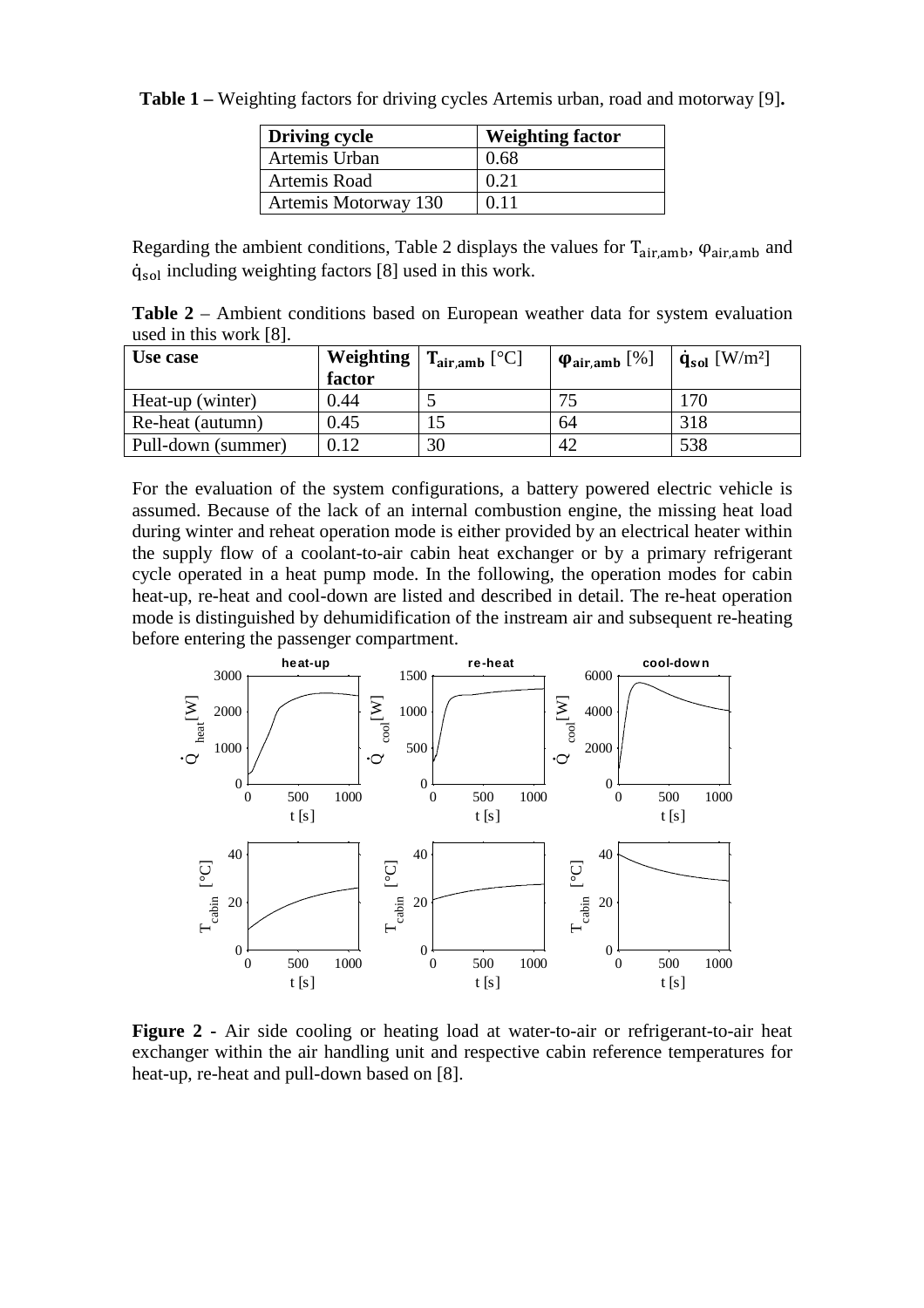Based on experiments and preliminary simulation, the cooling or heating load at the refrigerant-to-air or coolant-to-air heat exchangers is predefined as shown in Figure 2.  $\dot{Q}_{\text{heat}}$  indicates a heat-up of the instream air, whereas  $\dot{Q}_{\text{cool}}$  indicates the air side cooling load. It should be noted that during re-heat operation, only the cooling load at the first heat exchanger is displayed. It is assumed that the heating load at the second cabin heat exchanger is either supplied by an electric heater or it is assumed that the heat load from the indirect condenser is sufficient. Based on simulational and experimental results, this can be a justified assumption.

#### **System Setup**

In order to compare the performance of conventional direct and secondary loop refrigeration systems, four system configurations are examined. Figure 3 shows these different setups containing direct or indirect condensers and evaporators.



condensation

**Figure 3 -** Overview on examined system configurations.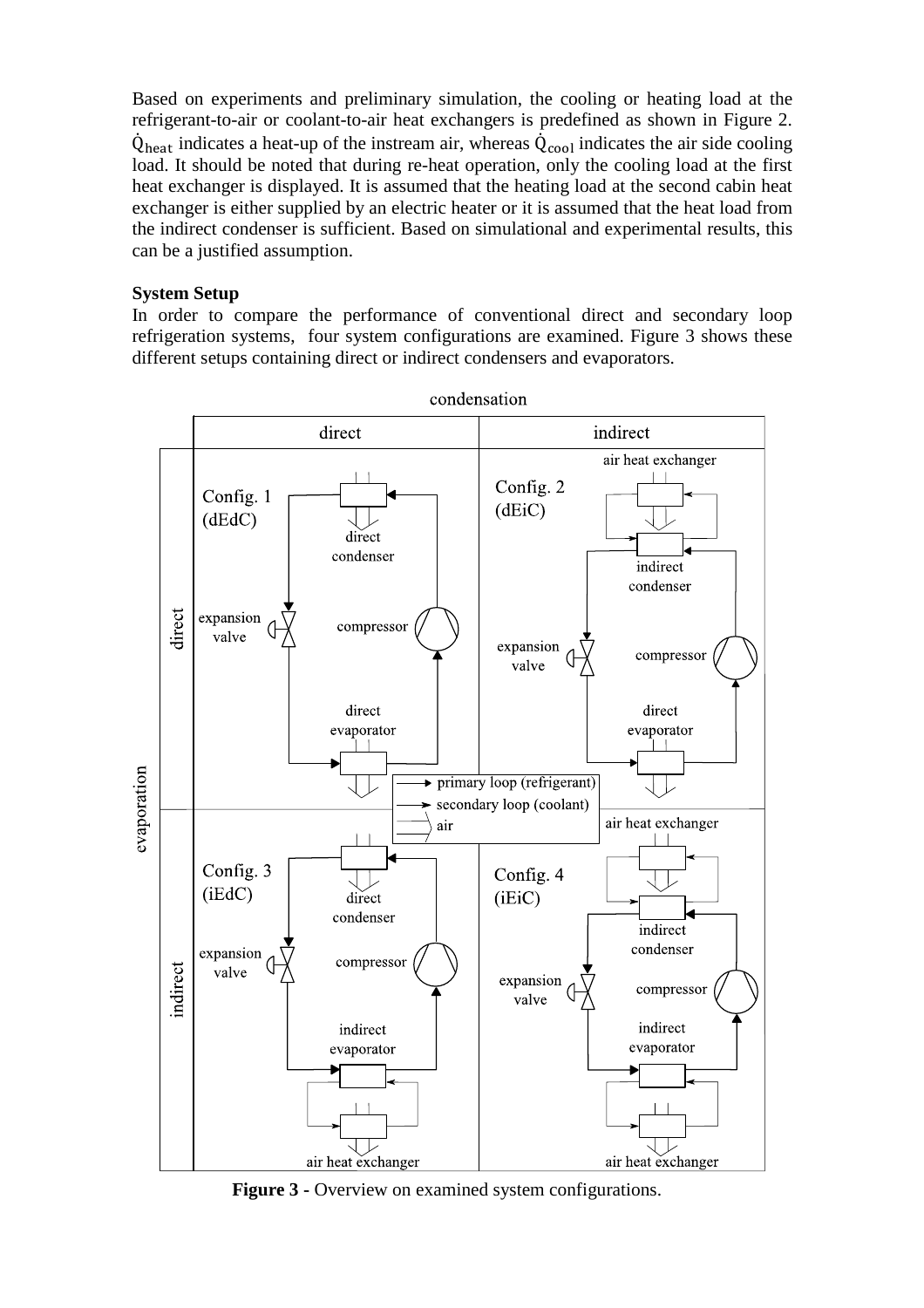Configuration 1 (dEdC) represents a conventional system with a refrigerant-to-air evaporator in the air handling unit and a refrigerant-to-air condenser in the front end. Implemented in a vehicle, this configuration would contain the highest refrigerant charge and highest refrigerant side heat losses and pressure drops due to the long hoses and tubes connecting the cycle components within the engine compartment. However, the transient behaviour during cabin cool-down is benchmark due to no additional layer of heat transfer. However, during heat-up and re-heat operation, the entire required heat load must be provided by an electric water heater. Figure 4 shows the simulation setup regarding the air handling unit for all use cases of this configuration with the cabin heat exchanger (CHX) and/or the evaporator (EVAP).



**Figure 4 –** Air handling unit setup for configuration 1 (dEdC) during heat-up, re-heat and cool-down operation mode.

Configuration 2 (dEiC) consists of a refrigeration cycle with a secondary loop on the high pressure side. With this configuration it is possible to operate the refrigeration cycle in a heat pump mode during re-heat, meaning that the air is cooled down and dehumidified at the direct evaporator (EVAP), and then re-heated with the help of the condensation heat by the cabin heat exchanger (CHX). At first, electric drivetrain components can generally not be used as a heat source at low ambient temperatures (i.e. if the vehicle has been standing overnight.). Figure 5 shows the simulation setup regarding the air handling unit for all use cases of configuration 2 (dEiC).



**Figure 5 –** Air handling unit setup for configuration 2 (dEiC) during heat-up, re-heat and cool-down operation mode.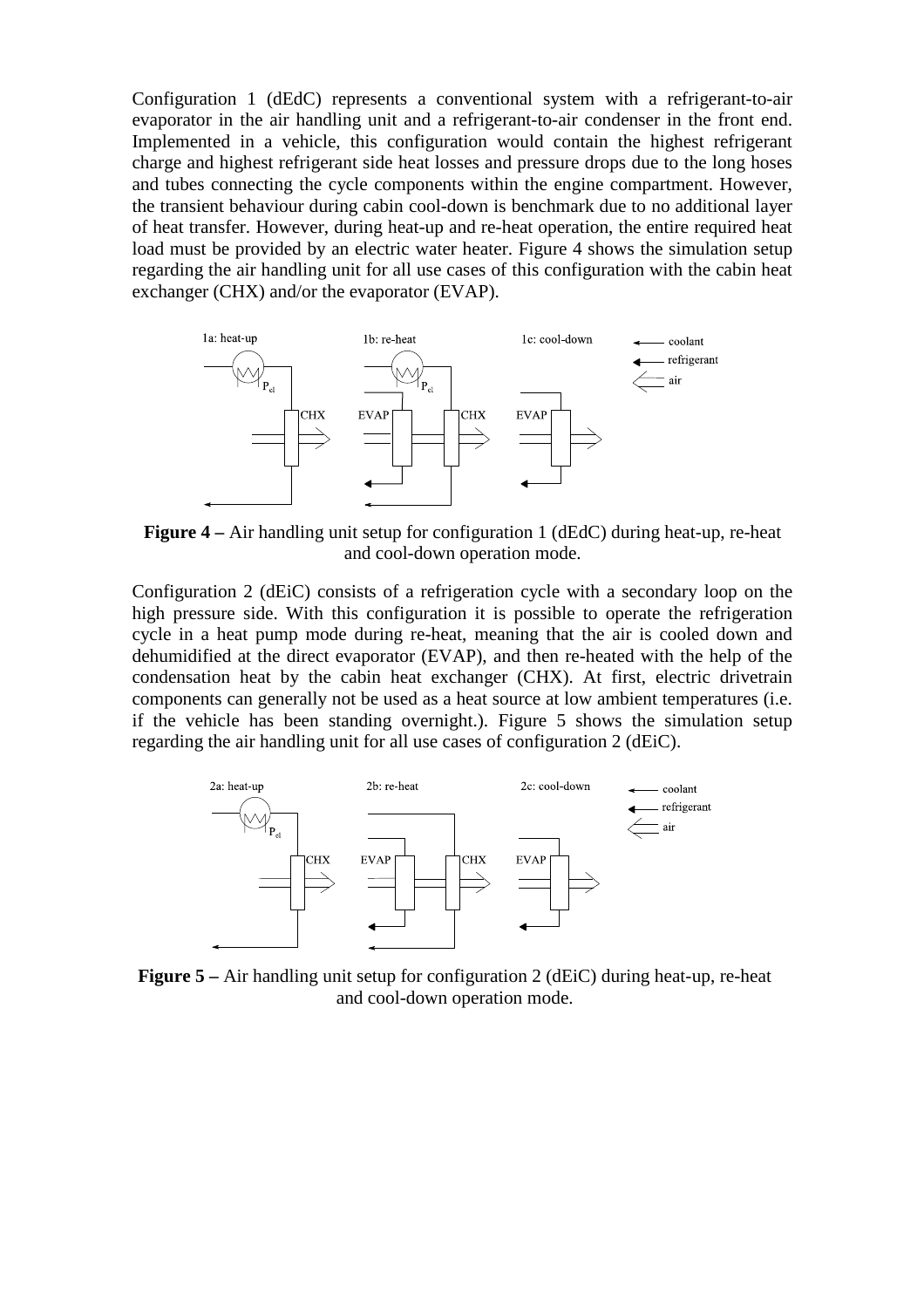Configuration 3 (iEdC) consists of a refrigeration cycle with a secondary loop on the low pressure side. With this configuration it is not possible to use the condensation heat during heat-up or re-heat. To cool down the passenger compartment in summer, a cabin heat exchanger is supplied with cold water from the indirect evaporator. Figure 6 shows the simulation setup regarding the air handling unit for all use cases of this configuration.



**Figure 6 -** Air handling unit setup for configuration 3 (iEdC) during heat-up, re-heat and cool-down operation mode.

Configuration 4 (iEiC) consists of a refrigeration cycle with a secondary loop on the high and low pressure side (fully integrated secondary loop system). Due to the fact that all control and energy flow distribution happens on the coolant side, a range of new options like a heat pump mode and the incorporation of electric drivetrain components to the thermal management system emerge. Additionally, the ambient air can be used as heat source during this heat pump mode. Figure 7 shows the simulation setup regarding the air handling unit for all use cases of configuration 4 (iEiC).



**Figure 7 -** Air handling unit setup for configuration 4 (iEiC) during heat-up, re-heat and cool-down operation mode.

Based on experimental results and to ensure a high performance of the indirect condenser, all configurations using a secondary coolant loop have a common coolant mass flow rate of  $\dot{m}_{\text{col}} = 0.2 \frac{\text{kg}}{\text{s}}$ , except during heat up on the high pressure side. To force the pressure to rise on the high pressure side, the coolant mass flow rate is set to  $\dot{m}_{\text{col}} = 0.03 \frac{\text{kg}}{\text{s}}$ . It would also be possible to use the temperature air flap instead of reducing the coolant mass flow rate.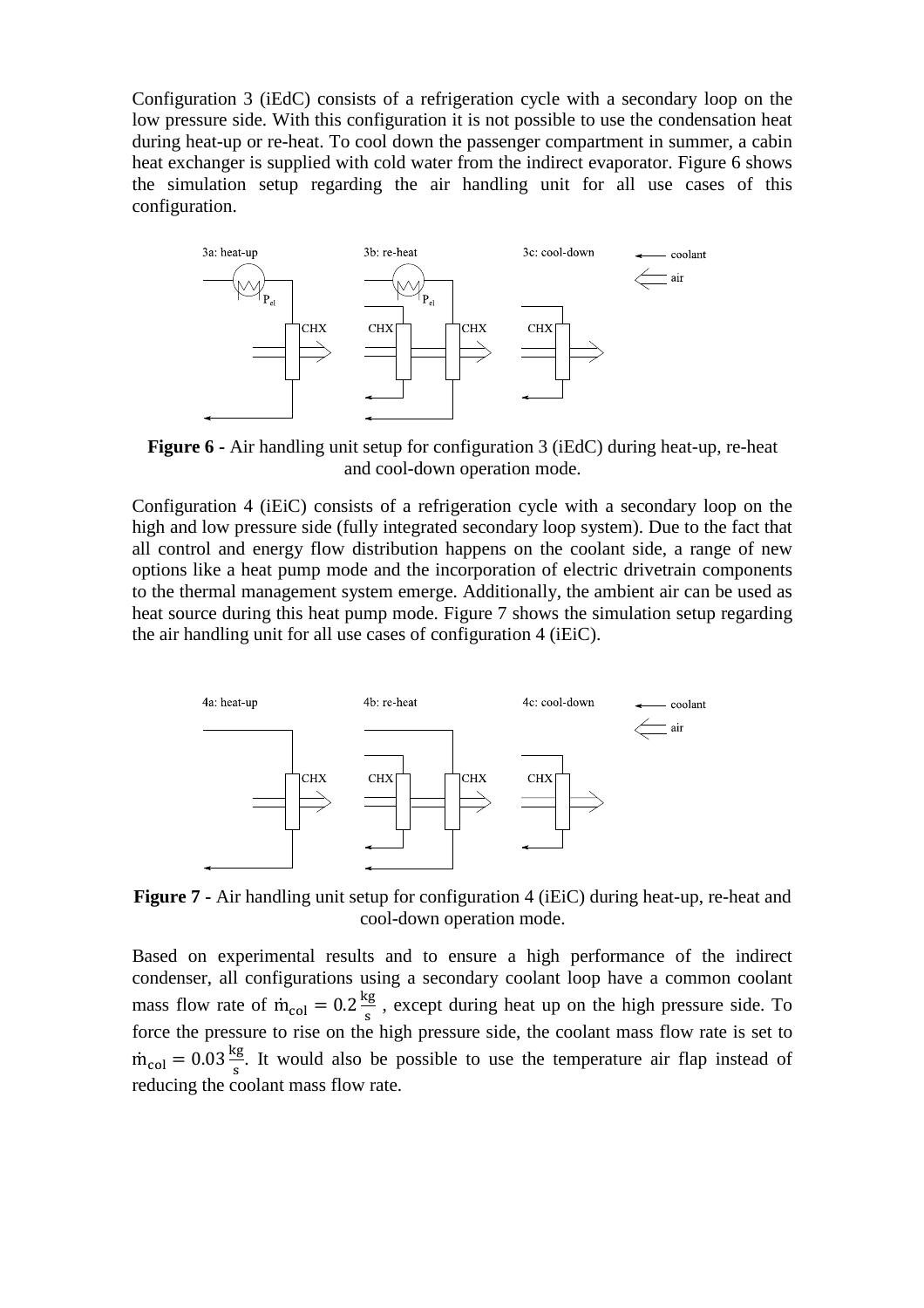#### **Modeling and Simulation**

All system setups presented in this work are modeled with the TIL Library [10]. They consist of a 34cm<sup>3</sup> electrical scroll compressor, a condenser, an electrical expansion valve, an evaporator and a refrigerant reservoir on the low pressure side (accumulator). The systems containing a secondary loop either on the condensing or evaporating side are equipped with coolant-to-air heat exchangers within the air handling unit or the vehicle front end, respectively. Figure 8 exemplarily shows the model of the refrigerant cycle of configuration 4 (iEiC).



**Figure 8 –** Refrigerant cycle modeled with the TIL library. Representation of configuration 4 (iEiC).

The compressor is described with a loss-based model according to Schedel et al. [11]. For heat transfer within the evaporator and condenser on the refrigerant side, a plate heat exchanger model is used. The area expansion factor of the plates is obtained by the respective chevron-plate-pattern [12]. Using empirical correction factors of the Dittius-Boelter-Correlation according to Akers/Deans/Crosser [13], the indirect condenser's heat transfer coefficient for Re>50,000 can be calculated as follows (C=5.03, k=0.33):

$$
Nu = C \cdot Re^{k} \cdot Pr^{1/3}
$$

The electric expansion valve is used to control the subcooling of the refrigerant at the condenser outlet. It is modeled with a variable valve opening area according to the Bernoulli-equation: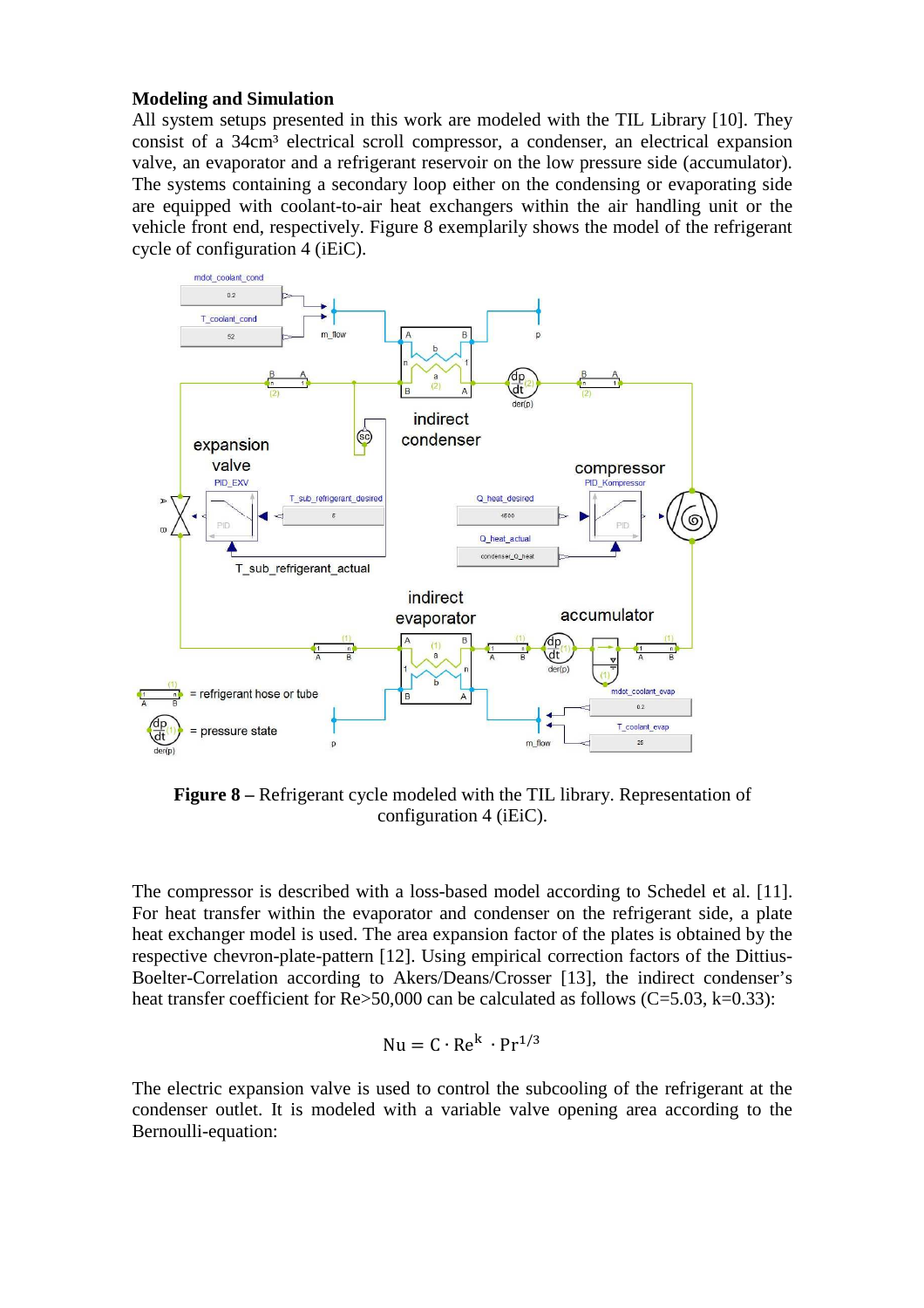$$
\dot{m}_{ref} = A_{eff} \cdot \sqrt{2} \cdot \rho_{ref,in} \cdot (p_{ref,in} - p_{ref,out})
$$

The refrigerant side heat transfer during evaporation is described with the Lévèque [12] correlation. The Nusselt number is defined as follows:

$$
Nu = 1,615 \cdot [(\xi \cdot \frac{Re}{64}) \cdot Re \cdot Pr \cdot d_h/l]^{1/3}
$$

Consequently, the heat transfer coefficient can then be obtained:

$$
\alpha = Nu \cdot \lambda / d_h
$$

Due to the design of the accumulator and the oil bleed hole at the bottom of the inner Jtube, the vapour quality of the refrigerant at the accumulator outlet is unsaturated gas [14]. Therefore, a constant outlet vapour quality of  $x_{ref,accu,out} = 0.99$  is assumed.

The geometry of the refrigerant to air condenser and evaporator are based on typical automotive components from a compact vehicle. The heat transfer of these components is derived from experimental data.

In order to guarantee comparable conditions, all heat exchangers are modeled with typical pressure loss based on measurements.

All dynamic calculations of the physical properties of the components as well as coolant and refrigerant within the heat exchangers and connections elements are cell-based. This also means that the refrigerant charge has to be chosen appropriately.

A test stand of this primary cycle and the appropriate model validation are presented in previous publications [15], [16].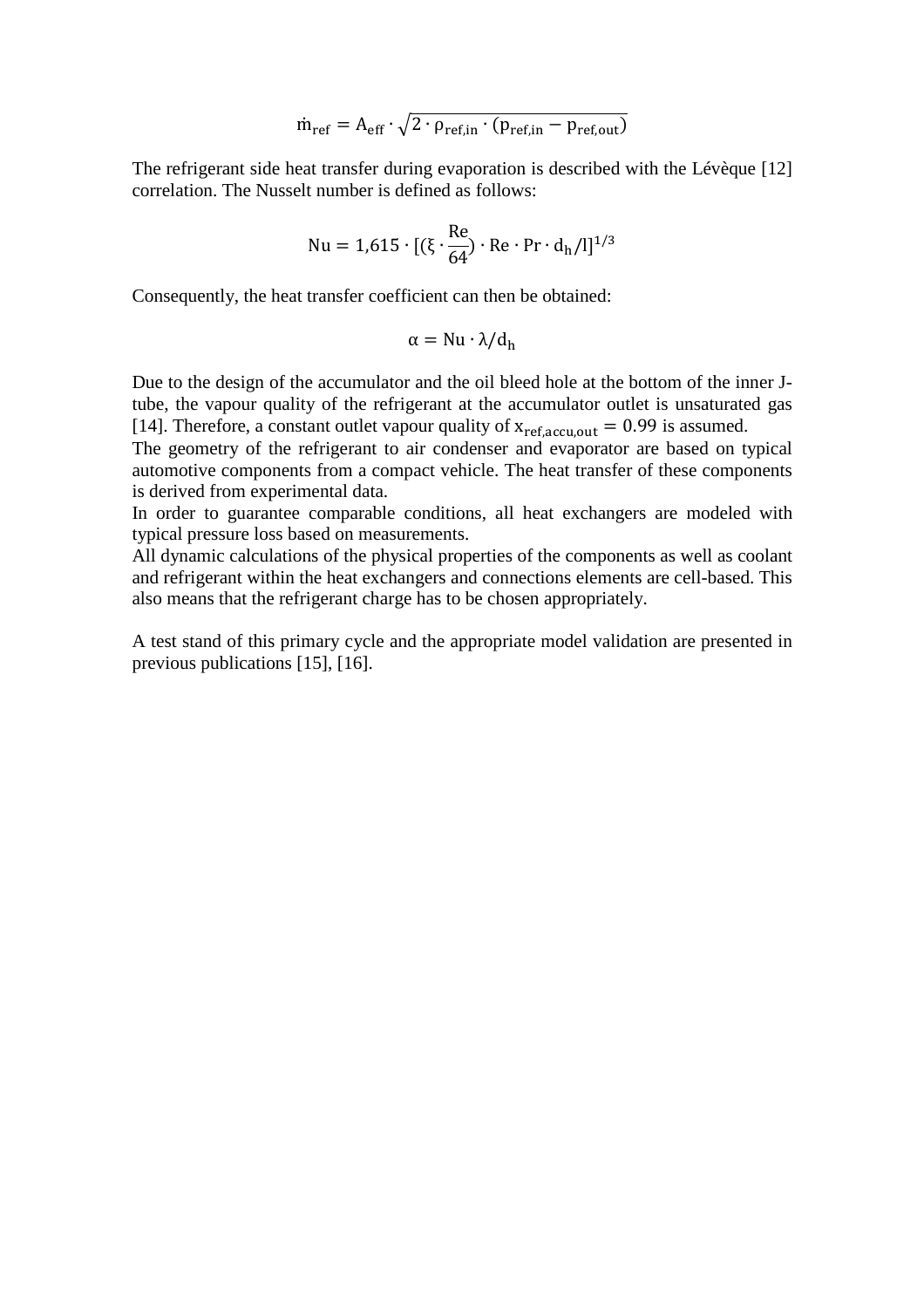#### **RESULTS**

Figure 9 shows the results of the overall energy consumption for each transient simulation for cabin heat-up, re-heat and cool-down during the respective Artemis driving cycle.



**Figure 9** – Results of the energy consumption for all evaluated transient simulations.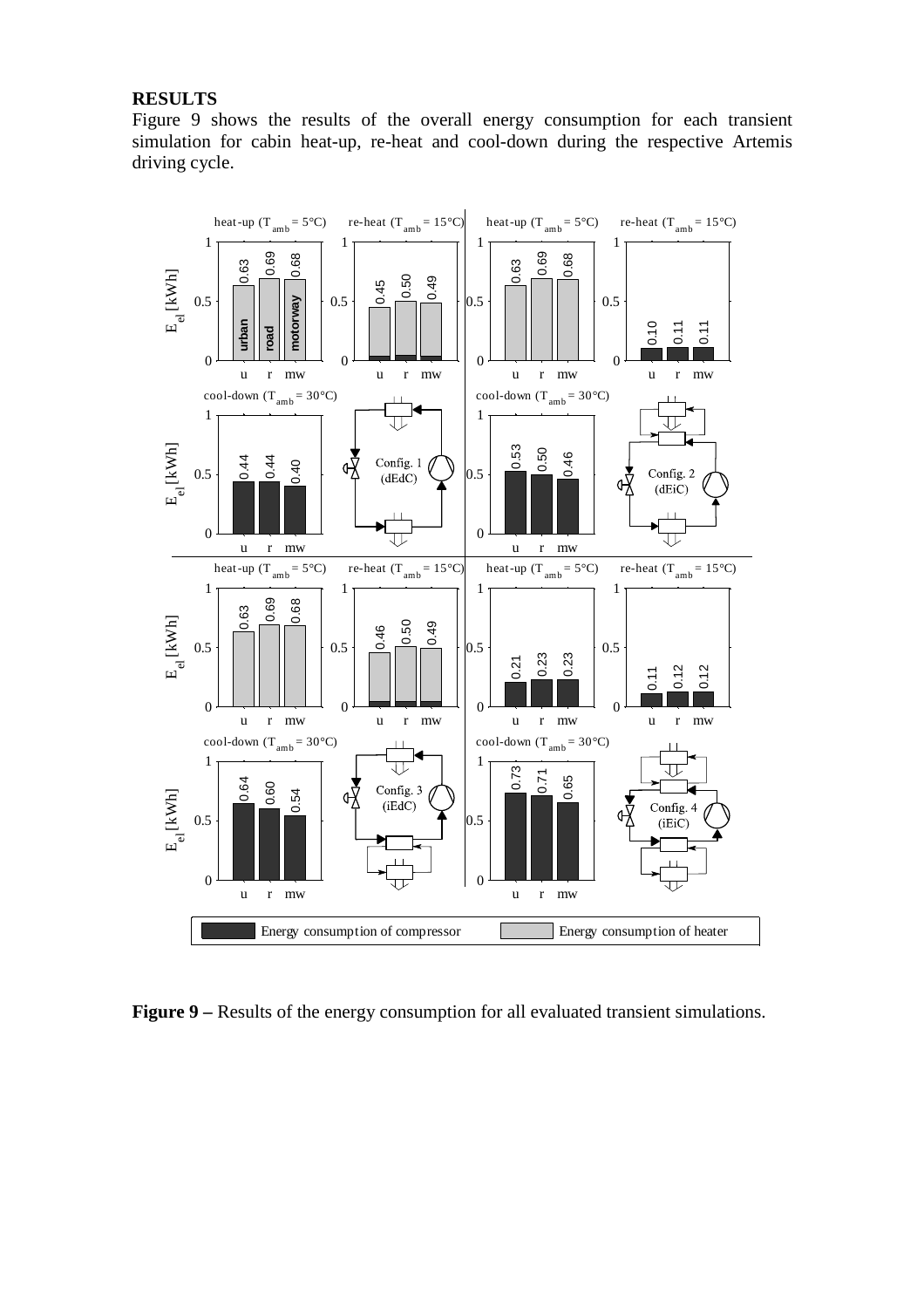Multiplied with the weighting factors for the distribution of driving behaviour shown in Table 1 and the weather date in Table 2, the average energy consumption for an Artemis driving cycle as well as the average energy consumption for each configuration can be obtained from Figure 10.



**Figure 10** – Weighted energy consumption for an average Artemis driving cycle.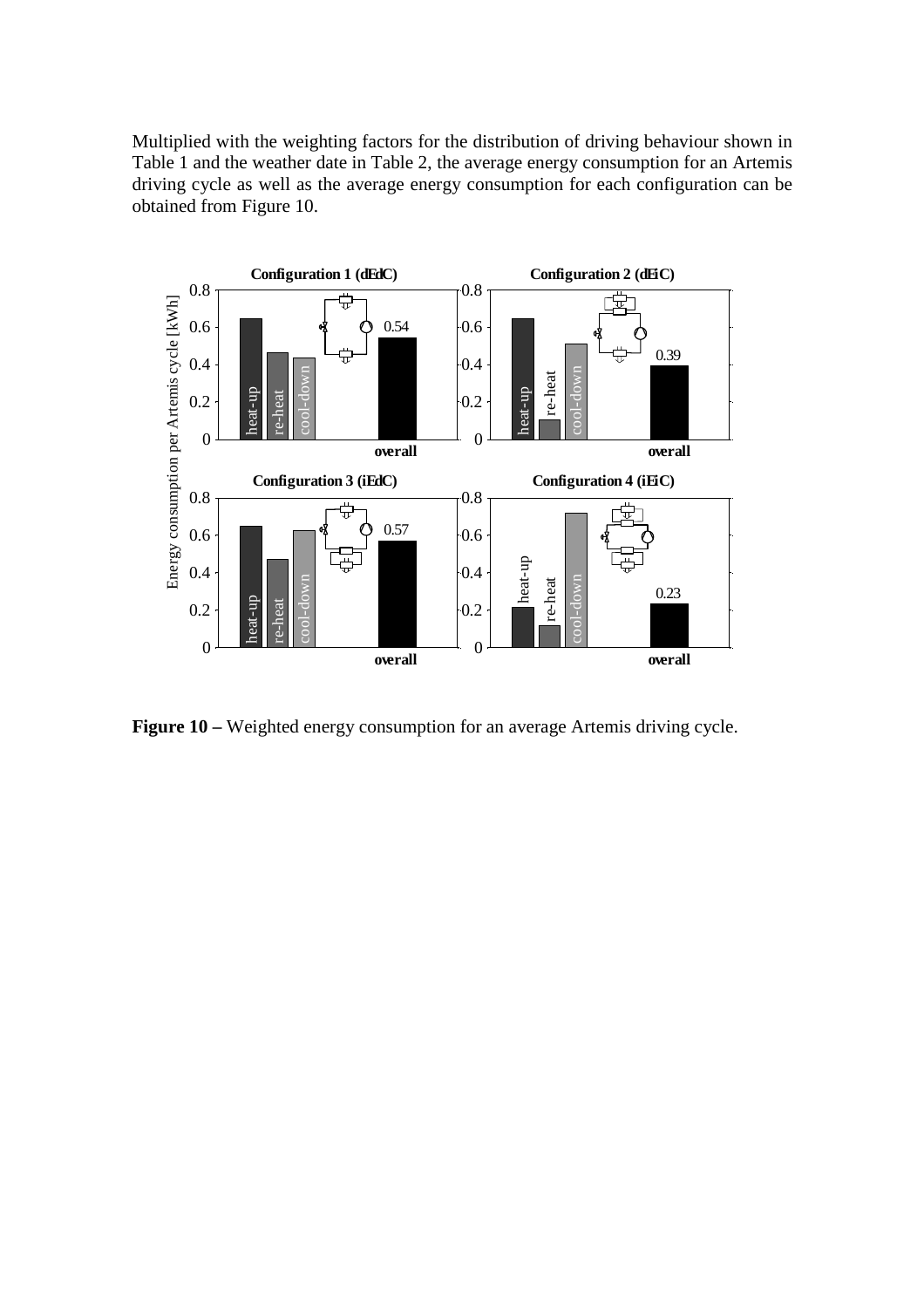## **DISCUSSION**

During cabin heat-up with configuration 1 (dEdC), 2 (dEiC) and 3 (iEdC), a significantly higher energy consumption can be seen due to the fact that all the heat load has to be brought to the system with an electric heater. In contrast to this, it is possible to operate configuration 4 (iEiC) in an efficient heat pump mode.

During re-heat mode, configurations 2 (dEiC) and 4 (iEiC) show an efficient performance using the condensation heat load to re-heat the dehumidified air.

For cabin cool-down during hot summer conditions, configuration 1 (dEdC) and 2 (dEiC) show the best performance in terms of average energy consumption. This is because of the additional layer of thermal resistance between coolant and refrigerant on the low pressure side. Due to this coolant's thermal mass, a higher amount of energy has to be put up in configuration 3 (iEdC) and 4 (iEiC). It can be seen, that the heat transfer on the low pressure side has a significant influence on the overall system behaviour and can limit the transient performance of the system.

When considering the prevalence (i.e. weighting factors) of the considered environmental conditions, efficiency is crucial especially during heat-up and re-heat mode; however, performance (i.e. time to comfort within the passenger compartment) should not be neglected.

# **SUMMARY**

This work presents a simulative comparison of four different configurations of a refrigerant system using the refrigerant R134a: direct condenser + direct evaporator (conventional refrigeration cycle), direct condenser + indirect evaporator, indirect condenser + direct evaporator, and indirect condenser + indirect evaporator (fully integrated secondary loop system). Under defined use cases and environmental conditions (heat-up, re-heat and cool-down), simulations are conducted to compare the four system designs while taking into account the possibility of using the secondary loop system in an efficient heat pump mode for cabin heating.

It has been shown that a fully integrated secondary loop system can be used to reduce the energy consumption of the thermal management system significantly. This is due to the fact that a heat pump using the waste heat of the electric drive train components can be utilized during winter operation for efficient cabin heat-up at cold start conditions or during re-heat operation.

The next step in the evaluation of secondary loop systems is the inclusion of daily driving patterns, including parking and standing times between driving phases. It is thereby possible to account for storage effects within the secondary coolant loops due to their thermal masses.